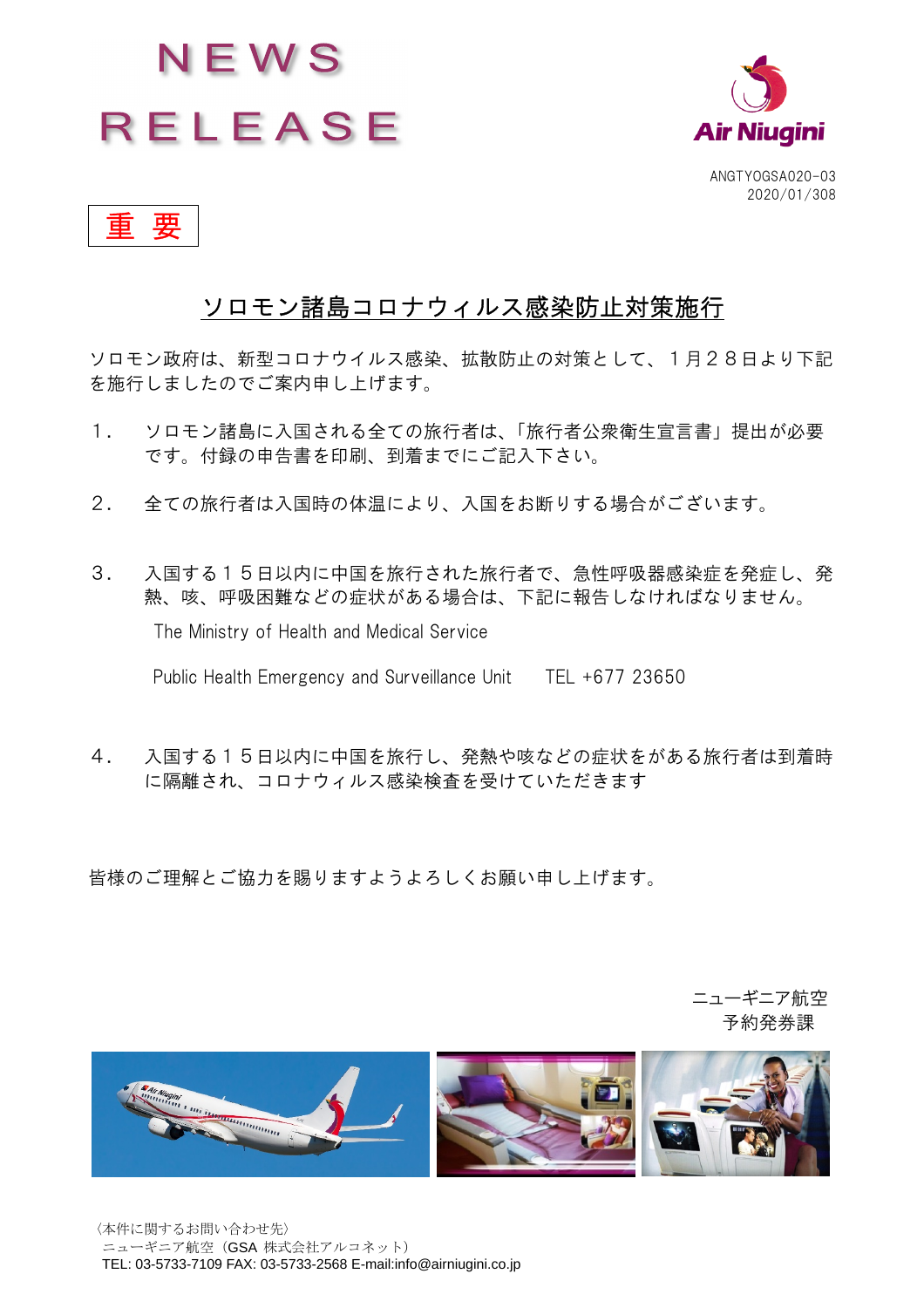

#### TRAVELLER PUBLIC HEALTH DECLARATION CARD

Please fill up this form. The information is being collected as a part of the public health response to the outbreak of measles and novel corona virus in many countries in the World. The information will be used by public health authorities in accordance with applicable national laws.

**Novel Coronavirus:** The novel coronavirus was reported from China in the first week of January, 2020. It cause flu-like symptoms including fever, cough, sore throat, nasal congestion, malaise, headache, muscle pain and there could be breathing difficulty.

Traveler Information: Flight number / ship number or name/ ground crossing: ……………………………

| Birth Date: DayMonthYear    |
|-----------------------------|
| Sex: MaleFemale             |
|                             |
| Arrival Date: Day:MonthYear |
|                             |
|                             |
|                             |
|                             |
|                             |

## **Public Health Information:**

## SECTION<sub>1</sub>:

Today or in the past 15 days, have you had/or having any of the following symptoms?

| Question 1: | Fever or feeling feverish   | YES | N <sub>0</sub> |
|-------------|-----------------------------|-----|----------------|
| Question 2: | Rash                        | YES | N <sub>0</sub> |
| Question 3: | Red Eves                    | YES | N <sub>0</sub> |
| Question 4: | Cough                       | YES | N <sub>0</sub> |
| Question 5: | <b>Breathing Difficulty</b> | YES | N <sub>0</sub> |

### **SECTION2:**

Inthe past 21 days, have you done any of the following?

| Question 6: | Lived in the same households or had contact (e.g.<br>friends, relatives) with a person sick with                                               |     |                |            |
|-------------|------------------------------------------------------------------------------------------------------------------------------------------------|-----|----------------|------------|
|             | Measles?                                                                                                                                       | YES | N <sub>0</sub> | Dont know  |
|             | Novel coronavirus?                                                                                                                             | YES | NO.            | Dont know  |
| Question 7: | Worked in a health care facility treating measles<br>patients or worked in a laboratory analysing measles<br>specimens or coronavirus samples? | YES | NO.            | Don't know |

| Ouestion 8 | Have vou been in China in last 15 days? | YES | NΟ | Don't know |
|------------|-----------------------------------------|-----|----|------------|
|------------|-----------------------------------------|-----|----|------------|